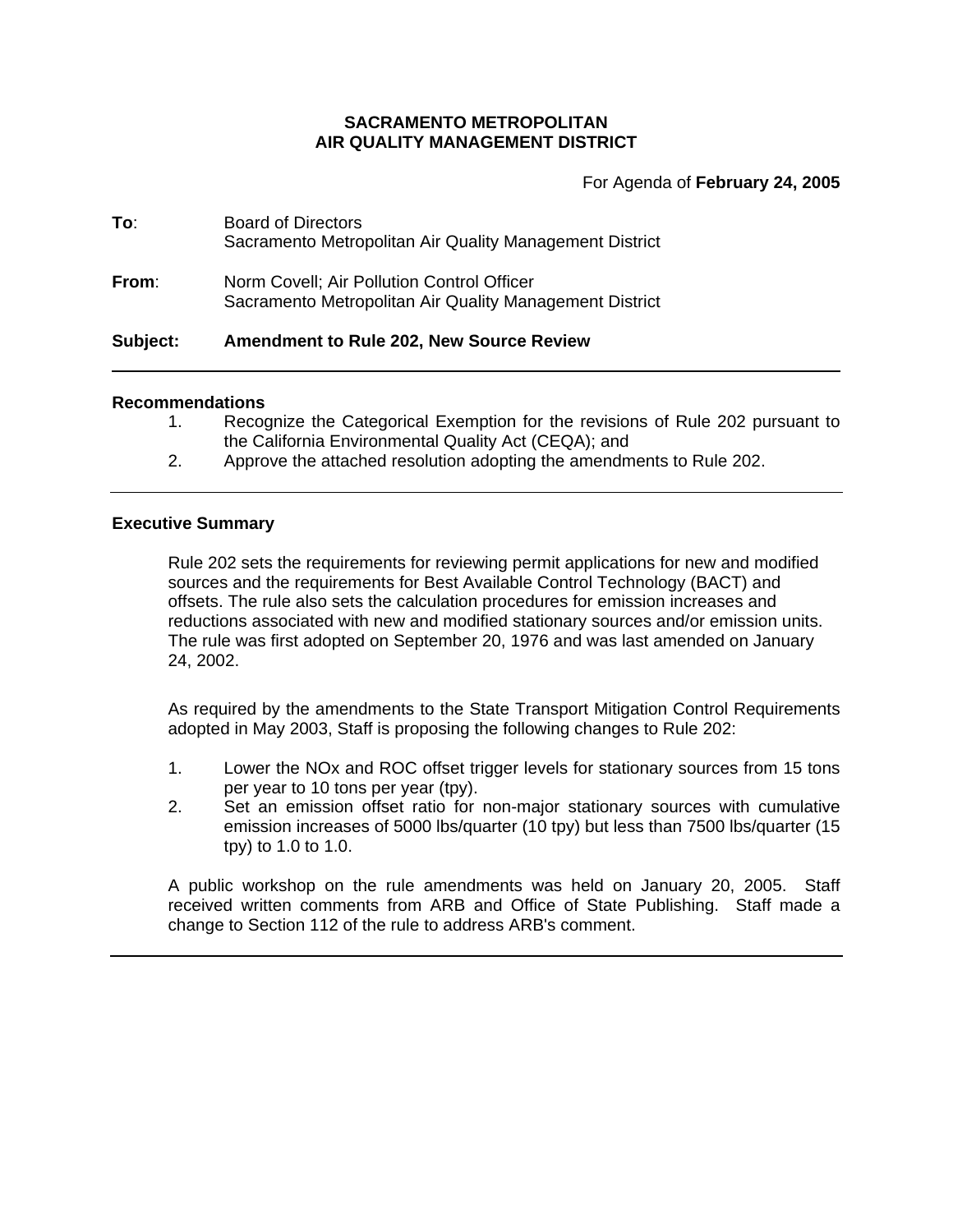## **Attachments**

| <b>Item</b>                                                            | <b>Page Number</b> |
|------------------------------------------------------------------------|--------------------|
| Attachment 1 – Board Resolution – Rule 202, New Source Review          | 5                  |
| Attachment 2 - Draft Rule 202, New Source Review                       | 9                  |
| Attachment 3 - Staff Report - Rule 202, New Source Review              | 30                 |
| <b>Attachment 4- Written Comments</b>                                  | 45                 |
| Attachment 5 - Evidence of Public Notice - Rule 202, New Source Review | 54                 |

## **Background**

Rule 202 sets the requirements for reviewing permit applications for new and modified sources and requirements for Best Available Control Technology and offsets. The rule also sets the calculation procedures for emission increases and reductions associated with new and modified stationary sources and/or emission units.

Transport Mitigation Control Requirements adopted by the California Air Resources Board in May 2003 require upwind districts in a transport couple, as identified in California Code of Regulations Section 70500(c), to include sufficient emission control measures in their state ozone attainment plans to mitigate their impacts on ozone concentrations in downwind areas as required by state law (Health and Safety Code Section 39610(b)). The amended ozone transport mitigation regulation requires districts to implement by December 31, 2004, a stationary source permitting program designed to achieve no net increase in the emissions of ozone precursors from new or modified stationary sources that emit or have the potential to emit 10 tons or greater per year of an ozone precursor. Proposed Rule 202 will comply with the 10 tons per year no net increase requirements. Sacramento can be an upwind district to San Joaquin Valley, Bay Area, and Mountain Counties depending on the weather on a given day.

#### **Cost Impact**

**Impact on Businesses in Sacramento:** Proposed amendments to Rule 202 will require offsets for all cumulative increases in NOx and ROC emissions at or above 10 tons per year. The cost of emission credits for offsets varies depending on the supply and demand for the credits. In recent transactions, the cost of one ton of ROCs ranges from \$21,000 - \$28,000 and the cost of one ton of NOx ranges from \$23,000 - \$32,000 per one ton.

There are currently 253 sources with potential emissions greater than 10 tons per year of either NOx or ROCs. These include auto body paint and repair shops, graphic arts operations, manufacturing operations, hospitals, prisons, universities, and some county facilities.

The actual impact to businesses in the District is not known and will depend on the number of businesses that will modify their operations in the future and trigger the offset requirements. The number of permitting actions that need offset credits may increase by about 10% based on prior years permitting actions. Some of these sources may choose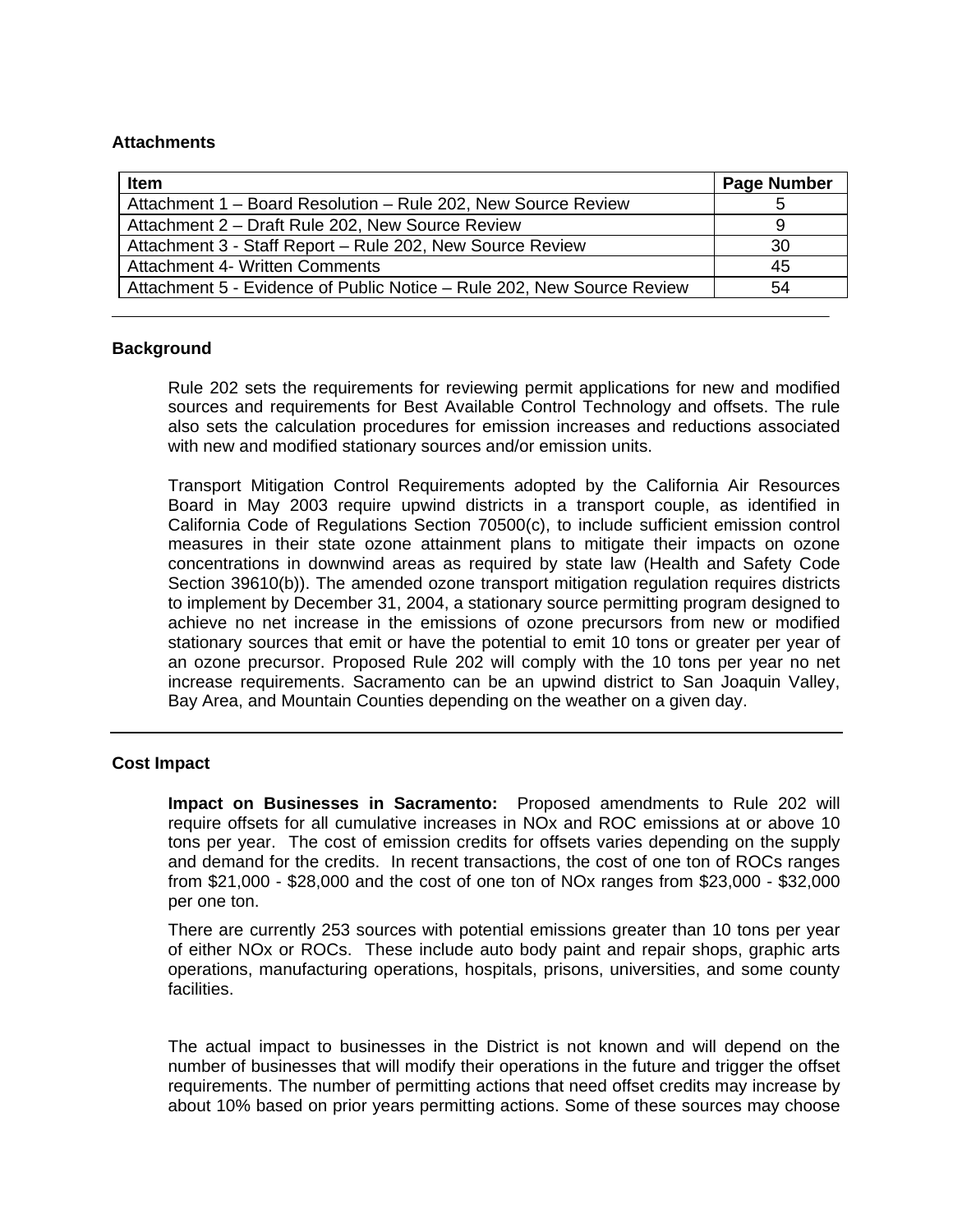to take a 10-ton per year limitation rather than provide credits. Staff does not know how many of these facilities will take a permit limit below the offset trigger levels and how many will require offset credits.

ARB analyzed the cost impacts to businesses as part of their amendments to the ozone Transport Mitigation Regulations, and estimated a potential cost impact of \$11,000 - \$23,000 per affected business. Those costs are speculative since prices are market driven and businesses may have options to reduce their costs. ARB found that California businesses should be able to absorb any costs of the proposed regulatory action without significant adverse impacts on their profitability. Staff agrees with ARB's findings.

Emissions credits are available from the Community Bank or the Priority Reserve Bank to be used as emission offsets. The banks have a total of 497 tons of ROC and 93 tons of NOx available for use as offsets.

#### **District Impacts**

Staff does not anticipate an additional need for staff resources due to the lowering of the offset trigger levels.

## **Emission Impacts**

Staff cannot estimate additional emission reductions because staff cannot predict how many sources will be required to comply nor how much mitigating offset credits would be required. Since the proposed amendments set lower offset trigger levels, it will result in an overall benefit to air quality in the District.

### **Environmental Review and Compliance**

The District's Environmental Coordinator has reviewed the proposed amendments to Rule 202 and has determined that the proposed amendments are exempt from the California Environmental Quality Act (CEQA) as an action under Section 15308 of the State CEQA Guidelines- Actions by Regulatory Agencies for Protection of the Environment.

California Public Resources Code (Section 21159) requires an environmental analysis of the reasonably foreseeable methods of compliance. The Environmental Coordinator has concluded that no reasonably foreseeable environmental impacts will be caused by adoption of the amendments of the proposed rule.

### **Public Comments**

Notice of the Public Hearing was published in the newspaper. Copies of the notice were mailed to approximately 1200 affected businesses and others who requested it. The rule was also sent to ARB and EPA for review and comment. Staff held a public workshop on January 20, 2005. Staff received comments from ARB, and Office of State